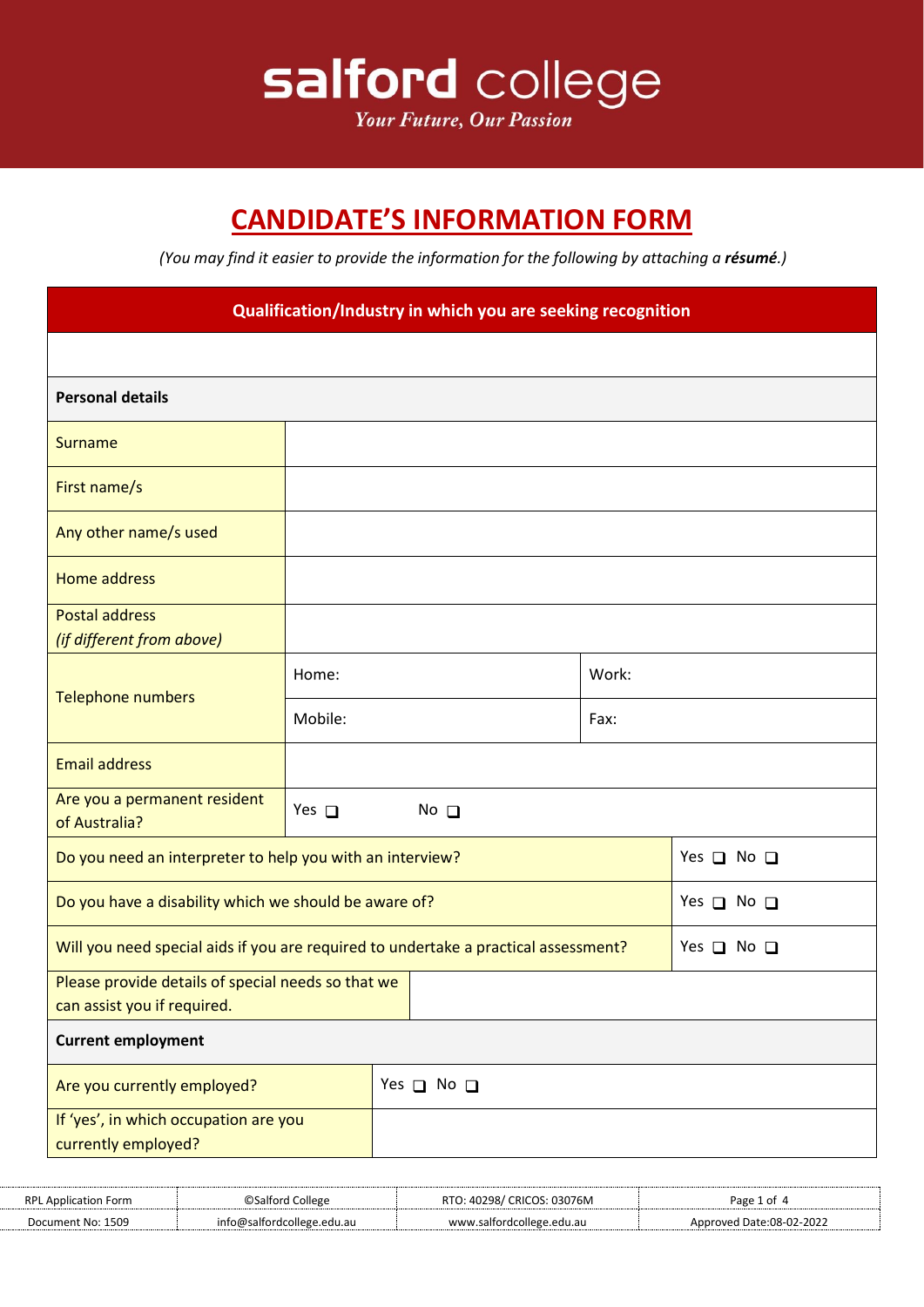| What is your current job title?                                                                          |                      |                               |
|----------------------------------------------------------------------------------------------------------|----------------------|-------------------------------|
| Who is your current employer?                                                                            |                      |                               |
| How long have you worked in this job<br>approximately?                                                   | year/s               | month/s                       |
| Is this occupation in the same industry as<br>the industry in which you are applying for<br>recognition? | Yes $\Box$ No $\Box$ | If 'no', go to the next page. |

If 'yes', list some of the main tasks you perform as part of your work that you think are relevant to your RPL application.

| If you have further recent industry experience relevant to your application, please attach another sheet or your |  |
|------------------------------------------------------------------------------------------------------------------|--|
| current résumé.                                                                                                  |  |

| Rate your knowledge and skills against the qualification/industry relevant to your RPL application. |            |           |                 |  |
|-----------------------------------------------------------------------------------------------------|------------|-----------|-----------------|--|
| Industry area:                                                                                      | <b>Yes</b> | <b>No</b> | <b>Possibly</b> |  |
| I think my experience is of a high level.                                                           | ⊔          | ❏         | □               |  |
| I think I am skilled to do this job.                                                                | ❏          | □         | ப               |  |
| I know how to do the work tasks really well.                                                        | □          | ❏         | □               |  |
| I can explain my experience and provide documentary evidence.                                       | □          | ◻         | ❏               |  |
| I have undertaken much of this work without supervision.                                            | $\Box$     | ❏         | $\Box$          |  |
| <b>Further training</b>                                                                             |            |           |                 |  |
| I have attended training courses in this area of work.                                              | ❏          | □         |                 |  |
| If 'yes', what training did you undertake? Include date training<br>completed (month, year).        |            |           |                 |  |
| Is there any further information you wish to give in support of your application?                   |            |           |                 |  |

| <b>RPI</b>    | College<br>saltc                 | 40298<br>DТ<br>`oqe:         | Page <sup>-</sup><br>∶ ot |
|---------------|----------------------------------|------------------------------|---------------------------|
| Form No: 1509 | <b>Revision Date: 08-02-2022</b> | 3076M<br>CRIC<br>∍∩י<br>`odo | Date:08-02-2022<br>nved   |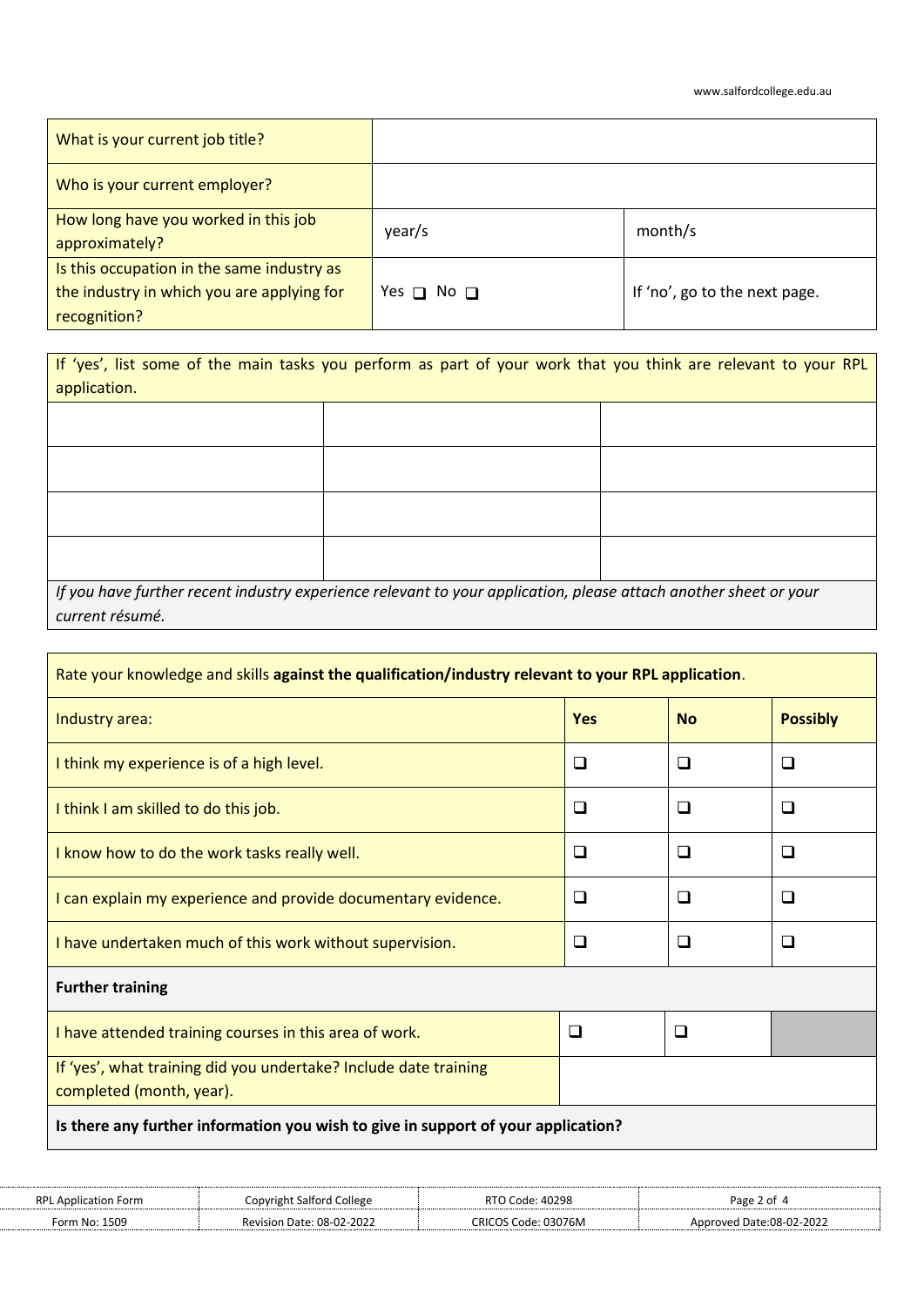| Professional referees (relevant to work situation if not already listed on your résumé) |  |  |  |  |
|-----------------------------------------------------------------------------------------|--|--|--|--|
| Name                                                                                    |  |  |  |  |
| Position                                                                                |  |  |  |  |
| Organisation                                                                            |  |  |  |  |
| Address of organisation                                                                 |  |  |  |  |
| Phone number                                                                            |  |  |  |  |
| Mobile number                                                                           |  |  |  |  |
| Email address                                                                           |  |  |  |  |
| Name                                                                                    |  |  |  |  |
| Position                                                                                |  |  |  |  |
| Organisation                                                                            |  |  |  |  |
| Address of organisation                                                                 |  |  |  |  |
| Phone number                                                                            |  |  |  |  |
| Mobile number                                                                           |  |  |  |  |
| Email address                                                                           |  |  |  |  |

| RPL<br>. Application Form | ' College<br>Copvright Salford | RTO Code: 40298     | Раса З                   |
|---------------------------|--------------------------------|---------------------|--------------------------|
| Form No: 1509             | Revision Date: 08-02-2022      | CRICOS Code: 03076M | Approved Date:08-02-2022 |
|                           |                                |                     |                          |